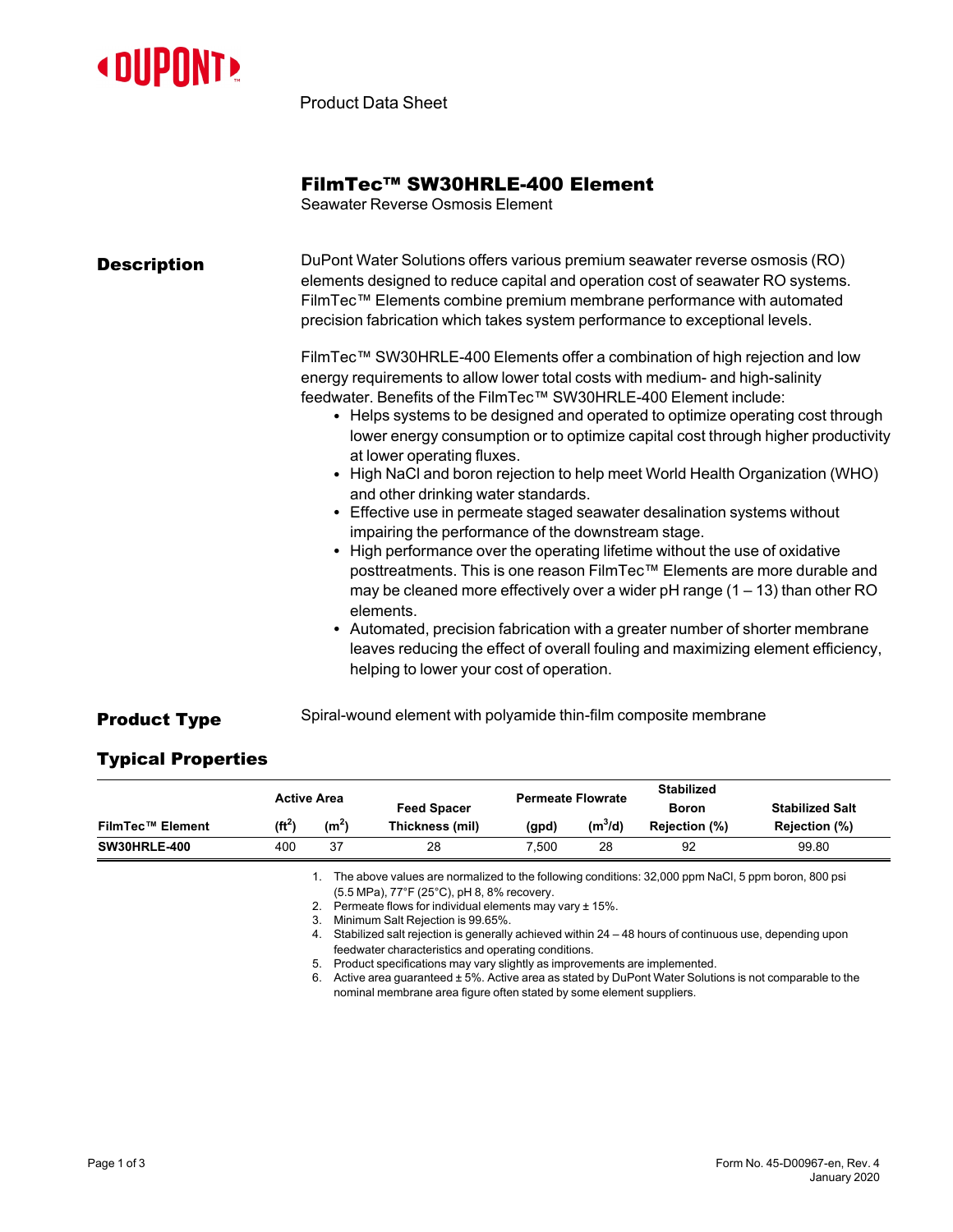## Element **Dimensions**





FilmTec<sup>ns</sup> supplies coupler part<br>number 313198 with each<br>element.<br>Each coupler includes two 3<del>9</del>12<br>EPR O-rings (part number 151705).

|                         | Dimensions - inches (mm) |       |          |       |      | 1 inch = $25.4 \, \text{mm}$ |
|-------------------------|--------------------------|-------|----------|-------|------|------------------------------|
|                         |                          |       |          |       |      |                              |
| <b>FilmTec™ Element</b> | (in)                     | (mm)  | (in)     | (mm)  | (in) | (mm)                         |
| <b>SW30HRLE-400</b>     | 40.0                     | 1.016 | 1.125 ID | 29 ID | 7.9  | 201                          |

1. Refer to FilmTec™ Design Guidelines for [multiple-element](https://www.dupont.com/content/dam/dupont/amer/us/en/water-solutions/public/documents/en/RO-NF-FilmTec-Membrane-Sys-Design-Guidelines-8inch-Manual-Exc-45-D01695-en.pdf) systems of 8-inch elements

2. Element to fit nominal 8-inch (203-mm) I.D. pressure vessel.

| <b>Operating and</b>                                 | Maximum Operating Temperature a, b                                                          | 113°F (45°C)                                                                                                                                                                                                                                                                                                                                                                                                                                                                                                                                                                                                                                                                                                                             |
|------------------------------------------------------|---------------------------------------------------------------------------------------------|------------------------------------------------------------------------------------------------------------------------------------------------------------------------------------------------------------------------------------------------------------------------------------------------------------------------------------------------------------------------------------------------------------------------------------------------------------------------------------------------------------------------------------------------------------------------------------------------------------------------------------------------------------------------------------------------------------------------------------------|
| <b>Cleaning Limits</b>                               | Maximum Operating Pressure <sup>b</sup>                                                     | 1,200 psig (83 bar)                                                                                                                                                                                                                                                                                                                                                                                                                                                                                                                                                                                                                                                                                                                      |
|                                                      | Maximum Element Pressure Drop                                                               | 15 psig (1.0 bar)                                                                                                                                                                                                                                                                                                                                                                                                                                                                                                                                                                                                                                                                                                                        |
|                                                      | pH Range                                                                                    |                                                                                                                                                                                                                                                                                                                                                                                                                                                                                                                                                                                                                                                                                                                                          |
|                                                      | Continuous Operation <sup>a</sup>                                                           | $2 - 11$                                                                                                                                                                                                                                                                                                                                                                                                                                                                                                                                                                                                                                                                                                                                 |
|                                                      | Short-term Cleaning (30 min) <sup>c</sup>                                                   | $1 - 13$                                                                                                                                                                                                                                                                                                                                                                                                                                                                                                                                                                                                                                                                                                                                 |
|                                                      | Maximum Feed Silt Density Index (SDI)                                                       | SDI <sub>5</sub>                                                                                                                                                                                                                                                                                                                                                                                                                                                                                                                                                                                                                                                                                                                         |
|                                                      | Free Chlorine Tolerance d                                                                   | $< 0.1$ ppm                                                                                                                                                                                                                                                                                                                                                                                                                                                                                                                                                                                                                                                                                                                              |
|                                                      | a. Maximum temperature for continuous operation above pH 10 is 95°F (35°C).<br>information. | b. Consult your DuPont representative for advice on applications above 95°F (35°C). Refer to FilmTec™<br>Elements Operating Limits (Form No. 45-D00691-en) for warranty-voiding conditions and additional<br>c. Refer to guidelines in FilmTec™ Cleaning Guidelines (Form No. 45-D01696-en) for more information.<br>d. Under certain conditions, the presence of free chlorine and other oxidizing agents will cause premature<br>membrane failure. Since oxidation damage is not covered under warranty, DuPont Water Solutions<br>recommends removing residual free chlorine by pretreatment prior to membrane exposure. Please refer to<br>technical bulletin Dechlorinating Feedwater (Form No. 45-D01569-en) for more information. |
| <b>Additional</b><br>Important<br><b>Information</b> | • Start-Up Sequence (Form No. 45-D01609-en)                                                 | Before use or storage, review these additional resources for important information:<br>• Usage Guidelines for FilmTec <sup>TM</sup> 8" Elements (Form No. 45-D01706-en)<br>Storage and Shipping of New FilmTec™ Elements (Form No. 45-D01633-en)                                                                                                                                                                                                                                                                                                                                                                                                                                                                                         |
| <b>Product</b><br><b>Stewardship</b>                 | manufacture, use, sale, disposal, and recycle of each product.                              | DuPont has a fundamental concern for all who make, distribute, and use its products, and<br>for the environment in which we live. This concern is the basis for our product stewardship<br>philosophy by which we assess the safety, health, and environmental information on our<br>products and then take appropriate steps to protect employee and public health and our<br>environment. The success of our product stewardship program rests with each and every<br>individual involved with DuPont products-from the initial concept and research, to                                                                                                                                                                               |

<sup>(</sup>Form No. 45-D01695-en).